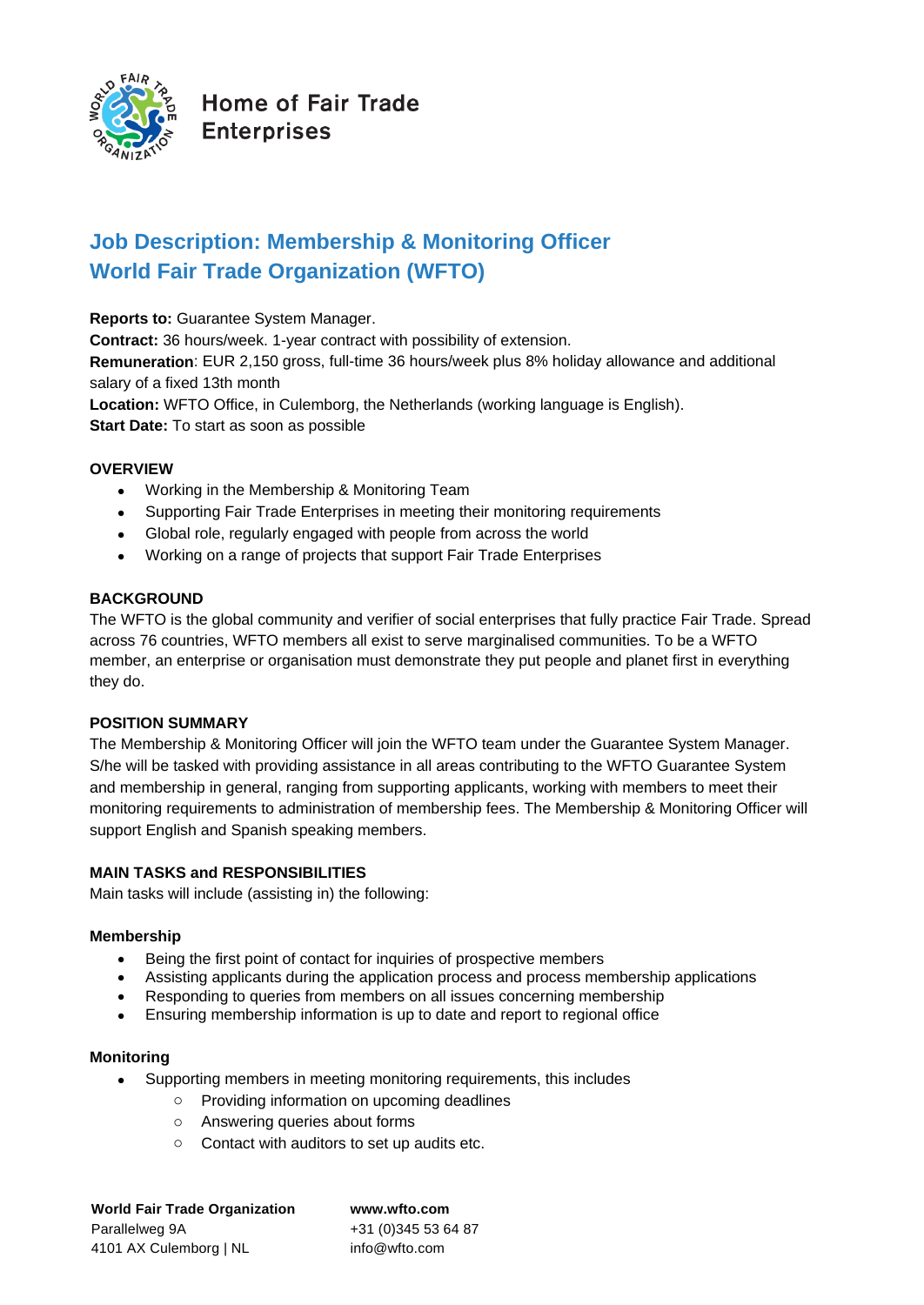- o Reviewing and assessing Self Assessment and Peer Visit Reports
- o Contacting and arranging audits for the external visit of members
- o Reporting

## **Administration**

- Prepare and implement membership fee collection, this includes
	- o Creating membership fee invoices
	- o Processing incoming fees updating the financial database, sending receipts
	- o Contacting members about their debts and updating the debtors list
	- o Compiling monthly membership fee reports based on analyses

The officer may be expected to perform additional tasks to support other staff members within the framework of the employment contract.

# KEY COMPETENCIES and PERSONAL ATTRIBUTES

Essential

- Bachelor degree OR relevant vocational training (MBO).
- Strong administrative skills combined with an organised and methodical approach to work;
- Fluency in spoken and written English and Spanish.
- Attention to detail and able to meet deadlines.
- Strong communication and inter-personal skills, with ability to communicate effectively orally and in writing with all levels of employees and members, using tact and diplomacy.
- Strong sense of initiative, and ability to anticipate needs and proactively problem-solve using sound judgement.
- Ability to handle confidential and sensitive information.
- Integrity, the ability to juggle competing priorities, multitask and perform well under pressure.
- The ability and mind set to work well with others, namely from different cultural backgrounds.
- Strong IT Skills, including MS Office (Word, Excel, Power Point, Access) or equivalent, and Google Apps.

#### APPLICATION and DEADLINE

Those interested in this position should email their cover letter and CV, in English,

to [tamara@wfto.com](mailto:tamara@wfto.com) no later than the 31th May 2022. Candidates are requested to inform if they have the right to work in the Netherlands.

**www.wfto.com** +31 (0)345 53 64 87 info@wfto.com